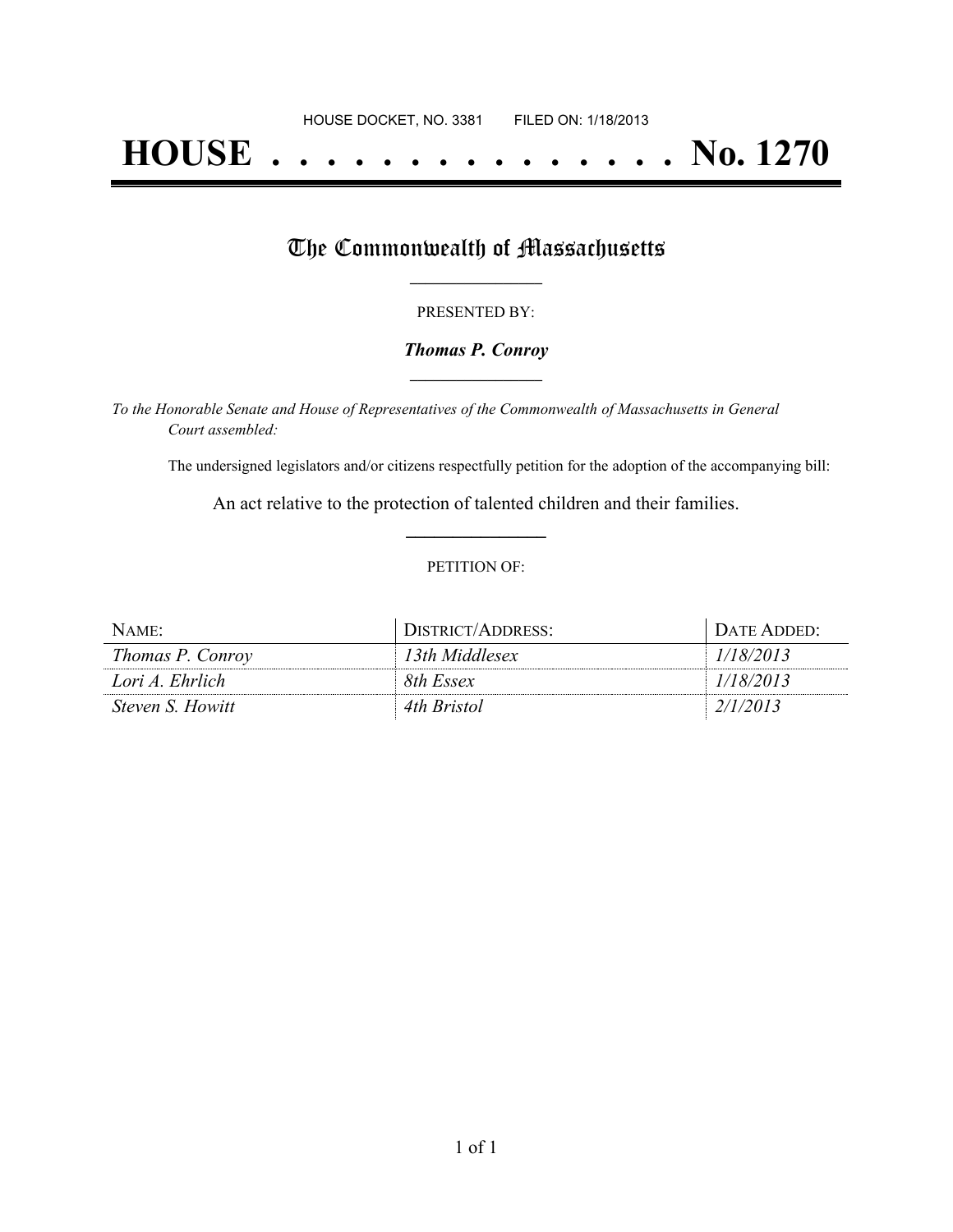## **HOUSE . . . . . . . . . . . . . . . No. 1270**

By Mr. Conroy of Wayland, a petition (accompanied by bill, House, No. 1270) of Thomas P. Conroy, Lori A. Ehrlich and Steven S. Howitt for legislation to provide legal protections for child performers and their families. The Judiciary.

### The Commonwealth of Massachusetts

**\_\_\_\_\_\_\_\_\_\_\_\_\_\_\_ In the Year Two Thousand Thirteen \_\_\_\_\_\_\_\_\_\_\_\_\_\_\_**

An act relative to the protection of talented children and their families.

Be it enacted by the Senate and House of Representatives in General Court assembled, and by the authority *of the same, as follows:*

 (a) No person or entity shall employ, exhibit or cause to be exhibited, or to use, or have custody of for the purpose of exhibition, use or employment, a child under the age of eighteen years, for artistic or creative services. Nor shall a person who is responsible for the care, custody or control of such child as a parent, relative, guardian, employer or otherwise, exhibit, use, or procure or consent to the use, exhibition or participation of such child in artistic or creative services, or neglect or refuse to restrain such child from engaging or acting in a public or private place, except as hereinafter provided, whether or not an admission fee is charged and whether or not such child or any other person is to be compensated for the use of such child therein. Nor shall any person or entity contract with a child who agrees to purchase, or otherwise secure, sell, lease, license, or otherwise dispose of literary, musical, or dramatic properties, or use of a person's likeness, voice recording, performance, or story of or incidents in his or her life, either tangible or intangible, or any rights therein for use in motion pictures, television, the production of sound recordings in any format now known or hereafter devised, theatre, or otherwise in the entertainment field (hereinafter referred to as "other contracted services for entertainment"). Pursuant to this subsection, no person or entity may contract with such child as such child's agent, agency or service in connection with any of the foregoing activities.

 "Artistic or creative services" includes, without limitation, services as an actor, actress, dancer, musician, comedian, singer, songwriter, musical producer or arranger, writer, director, producer, production executive, choreographer, composer, conductor, designer, model, pageant performer, stunt-person, voice-over artist, narrator or spokesperson, or other performer or entertainer, performing in or participating on camera in programs or productions for radio,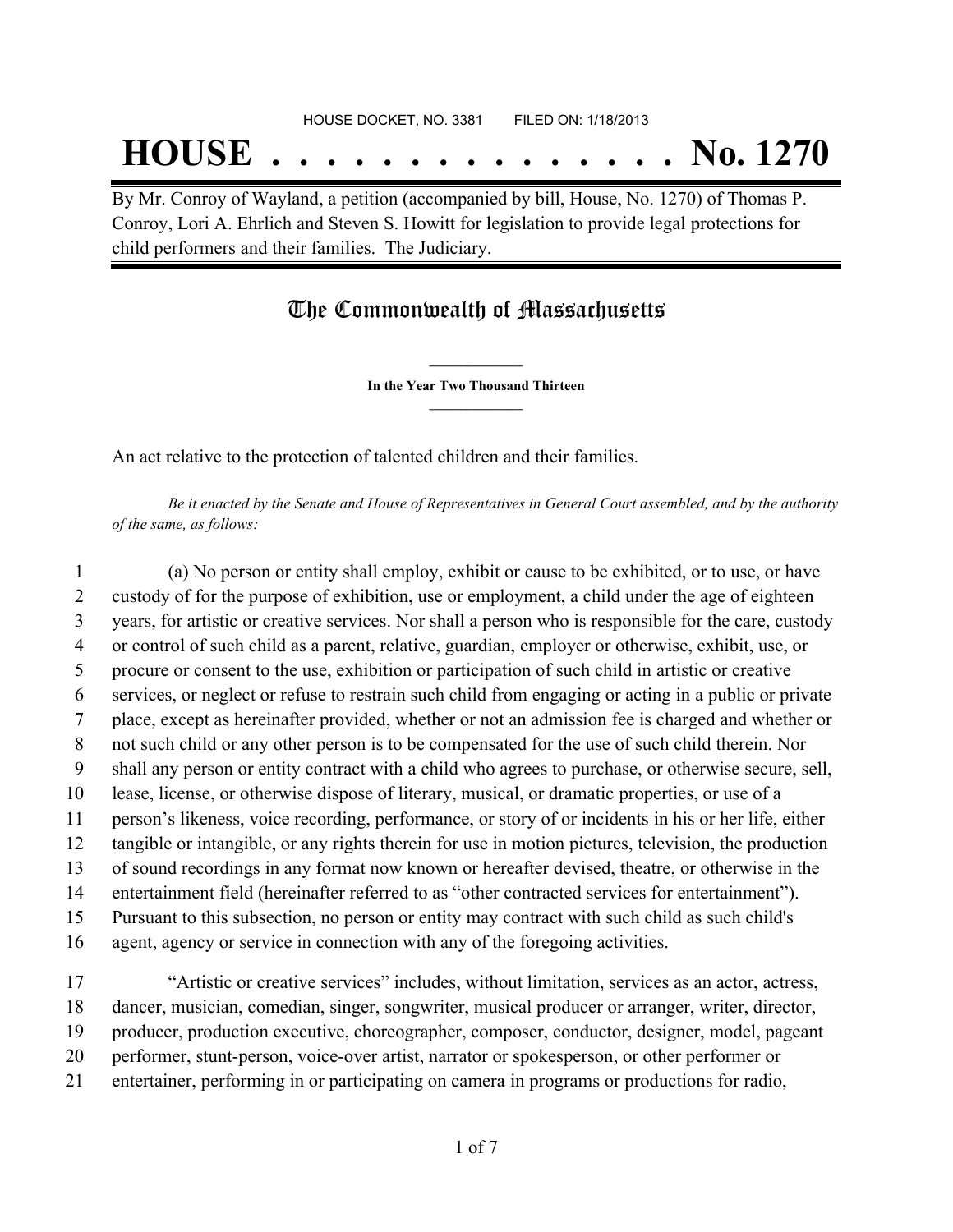television, motion picture film, webcast, internet, new media, or for any other distribution format now known or hereafter devised for entertainment.

 (i) If a child is employed or agrees to render services for any person or entity, that person or entity shall be considered the child's employer or contracting entity for purposes of 26 this chapter.

 (ii) If a child's services are rendered through a third-party individual or personal services corporation (loan-out company), the person to whom or entity to which that third party is providing the child's employment, exhibition, use or services shall be considered the child's employer or contracting entity for purposes of this chapter.

 (iii) If a child renders services as an extra, background performer, or in a similar capacity through an agency or service that provides one ore more of those performers for a fee (casting agency), the agency or service shall be considered the child's employer or contracting entity for the purposes of this chapter.

 For the purposes of this subsection: "agent" means a person entrusted by another whose business it is to acquire employment or engagements, act on behalf of, and represent such child in such foregoing activities for the rendering of services by the child; "agency or service" means an entity comprised of one or more agents whose business it is to acquire employment or engagements, act on behalf of or represent such child in such foregoing activities.

 (b) The provisions of subsection (a) shall not apply to the participation or employment, use or exhibition of a child in a church academy or other academy affiliated with religion, a school including a dancing or dramatic school, as part of the regular services or activities thereof respectively; or in the annual graduation exercises of any such academy or school; or in a private home; or in any place where such performance is under the direction, control or supervision of a school department; or for recitals given in connection with private instruction associated with a continuing education course of study; or in the performance of radio or television programs in cases where the child or children broadcasting or participating do so from or in connection with a school, house of worship, academy, museum, library or other religious, civic or educational institution, or for not more than two hours a week from the studios of a regularly licensed broadcasting company, or where the child participates or is employed, used, or exhibited in any motion picture, film, theatrical or stage presentation or radio or television broadcast, simulcast, web cast or program or in any format now known or hereafter devised where the child is exclusively employed or used for the limited use as: an extra, background performer or in a similar capacity, or day player wherein said limited use accumulates to no more than eight hundred (\$800.00) dollars in total compensation to be paid to the child by the contracting entity 56 for the production and occurs during hours when attendance for instruction is not required in accordance with law, or where the child's participation is amateur, nonprofessional in nature and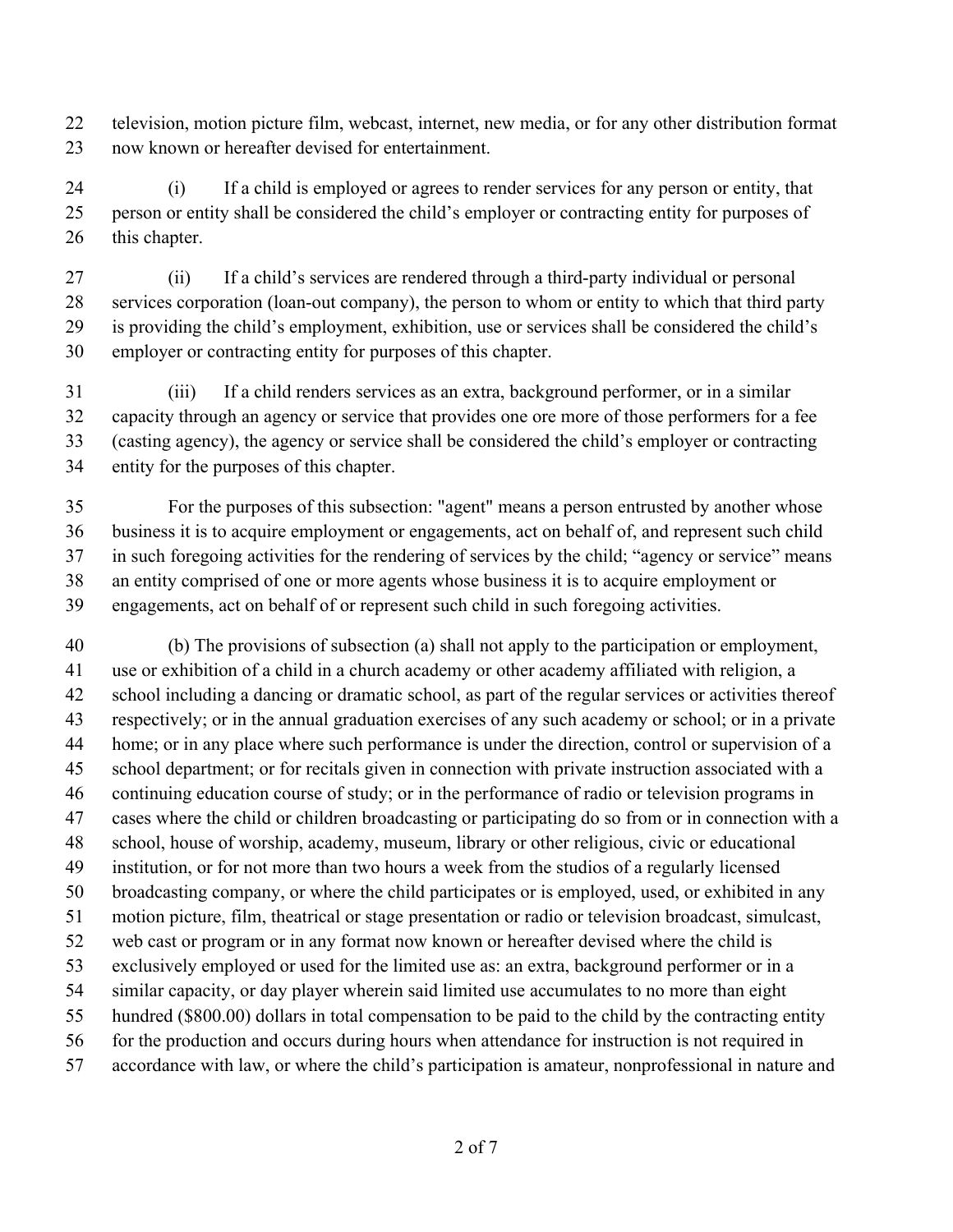- is not produced for any commercial purpose or commercial distribution and occurs during hours
- when attendance for instruction is not required in accordance with law.

 For the purposes of this subsection, an "extra" means a performer who is used for the limited purpose of an "extra" or "audience" or "atmosphere" where the child is part of a group or background scene; a "day player" means a performer who is seen and who may speak a line or lines of dialogue and who is compensated for the day.

- (c) Notwithstanding the provisions of subsection (a), a child may participate or be employed, used or exhibited in any of the exhibitions, rehearsals or performances set forth in said subsection (a); provided, however, that such employment, use, participation or exhibition takes place pursuant to the provisions of a written contract which has been approved by the probate and family court for the county in which the child resides, where the child is employed or where the child participates, performs, or renders his services, or if the child is not a resident of the commonwealth in at least one county where participation or performance is to take place, or if the child is not a resident of the commonwealth and the employment or performance takes place outside the commonwealth, in the county within the commonwealth where the employer has his principal place of business.
- (d) The probate and family court shall have jurisdiction for contract approval by and between a child providing either artistic and creative services or other contracted services for entertainment and a contracting entity, defined in subsection (a).
- 77 (1) Said proceeding shall be commenced by the child's parent or legal guardian, by verified petition that sets forth:
- (i) the full name, residence and date of birth of the child with certified copy of birth certificate affixed;
- (ii) the full name and residence of the petitioner and proposed conservator;
- (iiii) the full name and business address of the contracting party or entity;
- (iv) a brief statement as to the child's participation, employment, use and/or exhibition and compensation under the contract, including the location(s) of the child's participation, exhibition, use or performance;
- 86 (v) a statement that the durational term of the contract shall extend for no more than three years from the date the contract is signed or approved by the court, whichever is first to occur inclusive of extensions by option or otherwise except for scripted television broadcast or program contracts which shall extend for no more than five years inclusive of extensions by option or otherwise;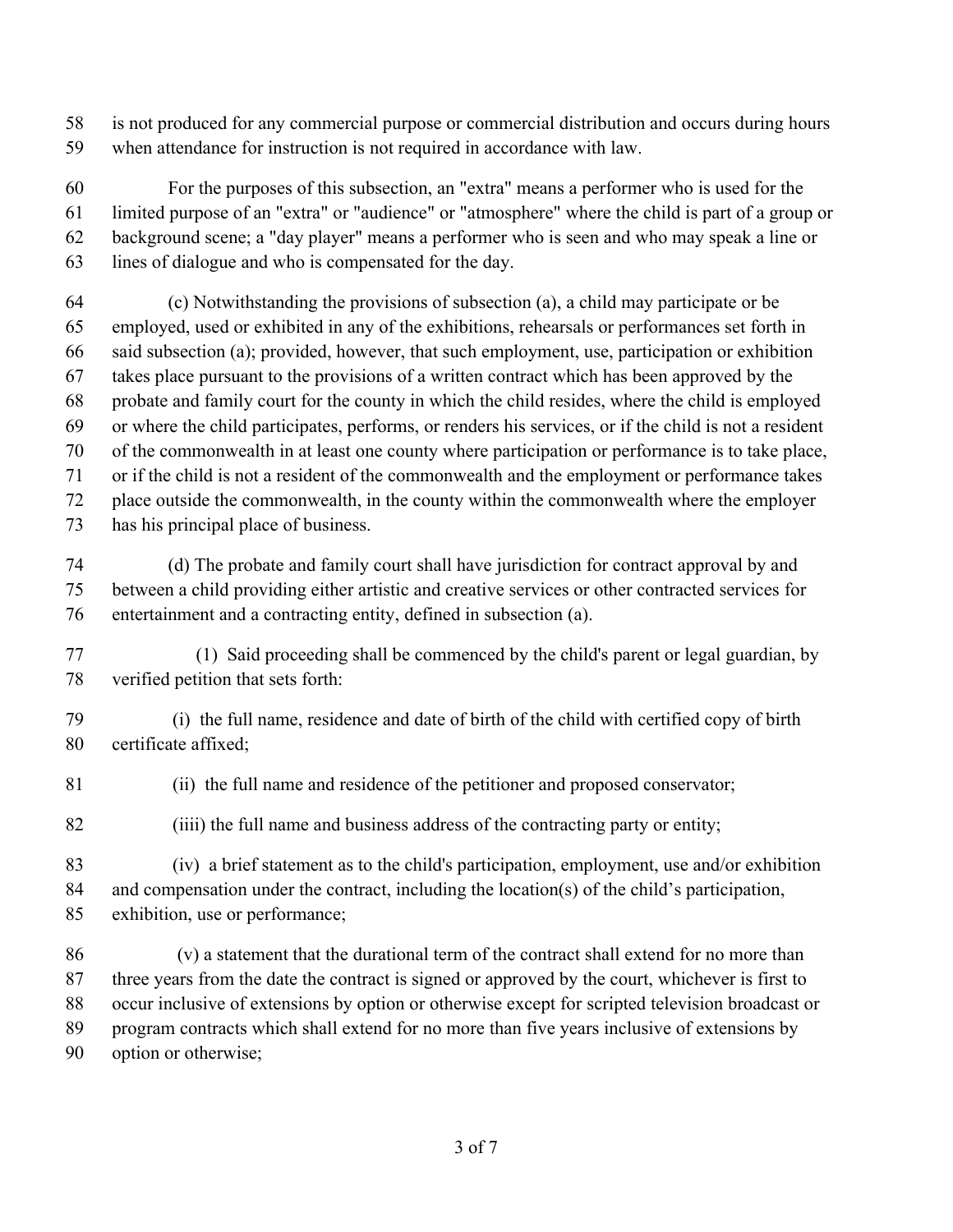- 91 (vi) disclosure of any prospective role or responsibilities by the petitioner pursuant to the child's fulfillment of the contract;
- 93 (vii) disclosure that the petitioner is or is not a party to the contract and that he or she does or does not have a financial interest or stake in either the contract or in the child's participation, employment, use or exhibition;
- 96 (viii) the total gross earnings received and deposited from any and all prior contracts described in subsection (a) above together with the current balance in a bank/trust account;
- 98 (ix) the total gross earnings generated under the current contract and the percentage of fees intended for deposit;
- 

101 (x) consent to the contract by the parent(s) or legal guardian with the acknowledgment and release that all gross earnings belong to the child;

103 (xi) a statement of compliance in accordance with G.L. c.76 § 1 and the payment of tutoring services by the contracting entity if a child is contracted to work three (3) or more consecutive days or if the child is expected to miss more than seven (7) days of school in a six-month period

 (2) The petition shall establish that all or a substantial portion of the child's gross earnings, subject to the criteria contained in (i) and (ii) of this paragraph 2, shall be set aside, protected, prudently invested, and preserved for distribution to the child at age eighteen. All gross earnings and other compensation earned by, paid to or provided to the child belong to the child. Moreover, the petitioner(s) acknowledge that the creditors of any person, other than of the child, shall not be entitled to the child's earnings or property.

 The court shall consider the following factors when assessing the allocation of funds for preservation, investment and the protection of earnings for the child:

 (i) a bank or trust account, and written trust if any, established in Massachusetts with a financial institution that is and remains insured at all times by the Federal Deposit Insurance Corporation (FDIC), the Securities Investor Protection Corporation (SIPC), or the National Credit Union Share Insurance Fund (NCUSIF) or their respective successors, or with a company that remains registered under the Investment Company Act of 1940 to be used expressly for the deposit of fees generated under the contract and the relationship of any proposed trustee of the child's funds;

 (ii) the percentage of gross earnings to be set aside and deposited shall be determined after considering: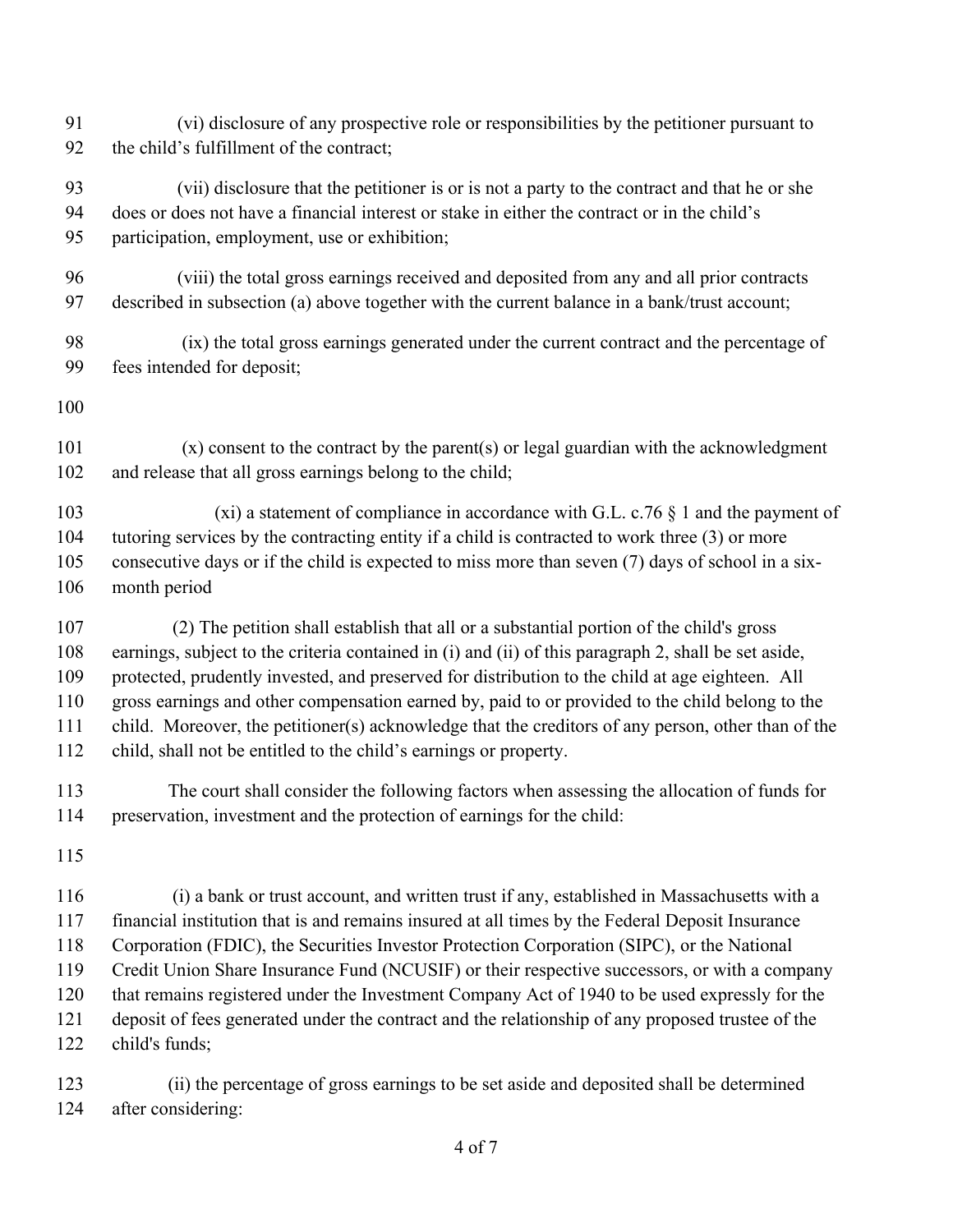the payment of taxes and reasonable expenses associated with the child's status as an entertainer and which may relate to the performance under the contract but which are not paid by or reimbursed by the contracting entity; and

the child's legal obligation, if any, to pay child support

 (iii) If and under what terms a financial advisor or other third party has been engaged to render investment advice for the child and administer the bank or trust account.

 (3) In assessing the suitability of the petitioner(s) to serve as conservator, the court shall consider the following factors:

133 (i) the information set forth in the petition pursuant to subsection  $(d)(1)(vi)-(d)(1)(x)$ inclusive;

 (ii) facts regarding the property and financial resources and circumstances of the 136 parent(s) or legal guardian to meet their ordinary support obligations to the child;

 (iii) facts regarding relevant experience, education and training of the parent(s) or legal guardian

 If, after review, the court in its discretion finds that the best interest of the child would be better served by an independent conservator, the court shall appoint one. In the event the court does not appoint an independent conservator, the parent or legal guardian shall be deemed a de facto conservator and shall be bound by the obligations set forth in this chapter and subsection.

 (4) The conservator shall file a bond with surety pursuant to which the court, in its discretion, shall determine the bond type.

 (i) The conservator shall render annual accounts as set forth in Article V, subsection 5- 418 of chapter one hundred ninety (B) (190B) and other applicable court rules which, upon filing, shall be reviewed by the court for allowance. Pursuant thereto, the court may appoint a guardian ad litem or next friend in accordance with the foregoing Chapter and Article to ensure the continuous and ongoing preservation and savings, prudent investment and protection of the child's earnings.

 (ii) The Massachusetts personal income tax return required for the child who is unable to make a Massachusetts personal income tax return by reason of his or her minority must be made and filed by his conservator. Failure to make and file said return timely shall subject the conservator to liability for income taxes owed, interest, penalties and other associated costs.

 (5) The court shall ensure that the contract shall describe all the requirements for the child's participation, employment, use and/or exhibition and all gross earnings to be paid to the child.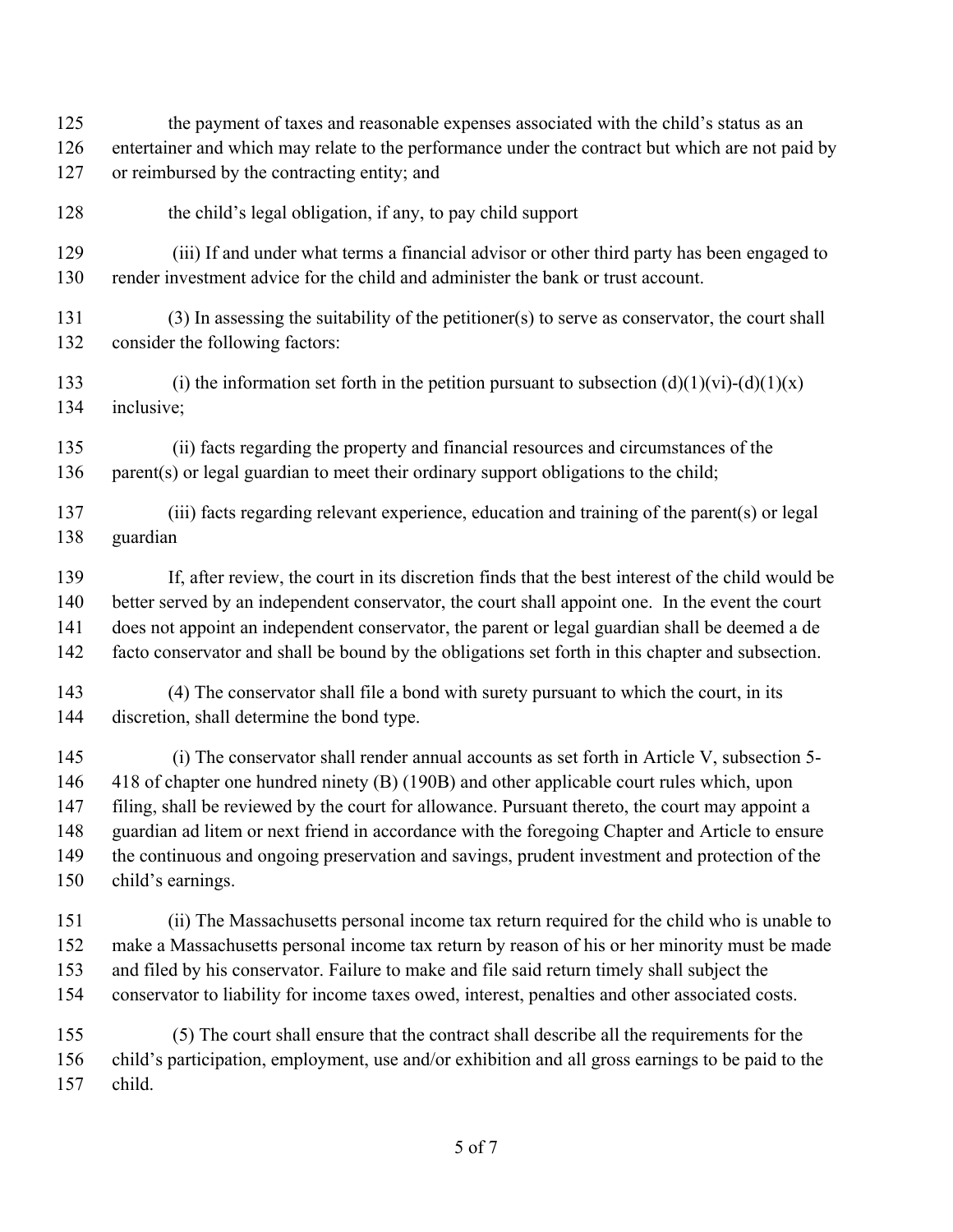(6) The court shall ensure that the contract shall be limited to a term of three years,

 inclusive of extensions by options or otherwise, except for scripted television broadcast or program contracts which shall be limited to a term of five years inclusive of extensions by option

or otherwise.

 (7) The court in its discretion may appoint a guardian ad litem to represent the interests of the child. The guardian ad litem fee shall be paid by the party contracting with the child.

 (8) The court shall further ensure that the contract provides the child with continuing education in compliance with section one of chapter seventy-six and that the contracting entity shall provide said education by way of tutoring services if said child provides his services or participation for three or more consecutive days or if the child is expected to miss more than seven (7) days of school in a six-month period. Costs for said education shall be paid by the contracting entity.

 (9) The court shall not approve of any contract executed by the child unless the parent, 171 parents or guardian of the child have assented to such contract, in writing, or the court shall find 172 that the child is emancipated.

 (10) Prior to determining whether to approve the contract, the child shall appear personally before the court so that the court may make inquiry of the wishes of the child.

 (11) The court shall not approve of any contract unless its finds that the contract is in the best interest of the child and the criteria expressed in paragraphs (5) to (10) inclusive of subsection (d) have been complied with.

 (e) The approval of a contract by the court shall not exempt the child or any person employing such child from other provisions of law regarding employment of minors.

 (f) Court approval of a valid contract shall serve to bind the child as if such child executed the contract personally as an adult; and the child shall be bound to all provisions including the permanent sale of intellectual property rights; provided, however, that the probate and family court approving such contract shall retain the authority to either revoke approval of the contract in its entirety or modify its terms if the court finds that the well being of the child so requires and provided further that such revocation of approval of the contract by the court shall not include the transfer back to the child of intellectual property rights unless there has been a finding of fraud or misrepresentation by the contracting entity.

 (g) For the purposes of subsection (f), intellectual property rights shall be defined as those rights of copyright and trademark explicitly assigned, licensed or otherwise conveyed in the contract by the child to the contracting entity. Any and all rights of privacy and rights of publicity assigned, licensed or otherwise conveyed by the child to the contracting entity shall transfer back to the child upon such revocation of approval.